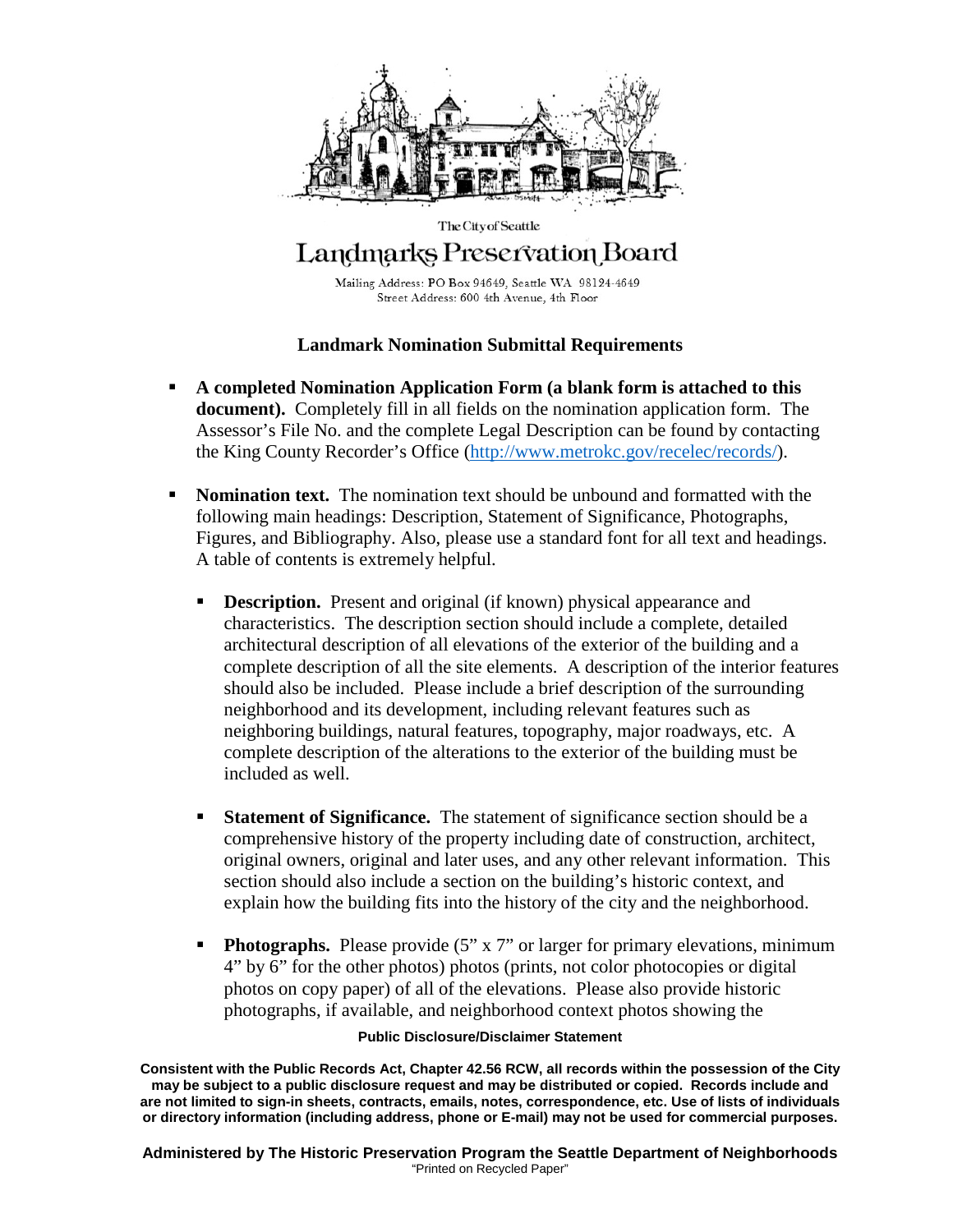immediate area. Also, all of the photos, including the historic photos, need to be clearly identified. Photo captions should include the following information: Name of property, Date of photograph, Description of view including direction of camera (i.e. East façade looking North).

- **Plans, Maps and other Figures.** Please provide an accurate site plan of the nominated property and any other relevant maps or figures. If the original plans and elevation drawings are available, please provide these as well. All plans, maps and other figures should be clearly identified. All figures, including drawings, plans and maps, (excluding photographs, see above requirements) should be of a standard size  $(8.5"$  by  $11"$ ,  $11"$  by  $14"$ , or  $11"$  by  $17"$ ).
- **Applicant submittal package.** Both a paper copy and an electronic copy are required to be submitted.
	- A paper copy of the Nomination Application form and attachments with original signatures should be submitted to the City of Seattle Historic Preservation Program.

#### **Via United States Mail**

Mailing Address: Department of Neighborhoods Historic Preservation Program PO Box 94649 Seattle, WA 98124-4649

#### **Via hand delivery**

Physical Address: Department of Neighborhoods  $600\,4<sup>th</sup>$  Avenue,  $4<sup>th</sup>$  Floor

 An electronic version of the completed Nomination Application Form and attachments may be submitted on CD-ROM with the paper copy OR separately via E-mail. The electronic copy shall be a single Word document in a standard letter size of 8.5" by 11" that is comprised of each document required according to the Landmark Nomination Application, including all text, photographs, plans, maps and figures.

**E-mail to:** [sarah.sodt@seattle.gov](mailto:sarah.sodt@seattle.gov) AND [erin.doherty@seattle.gov](mailto:erin.doherty@seattle.gov)

- Examples of complete landmark nominations. These nominations are available electronically at<http://www.seattle.gov/neighborhoods/preservation/landmarks.htm>
	- Cooper House
	- Medical-Dental Building
	- Seafirst Bank / Bank of America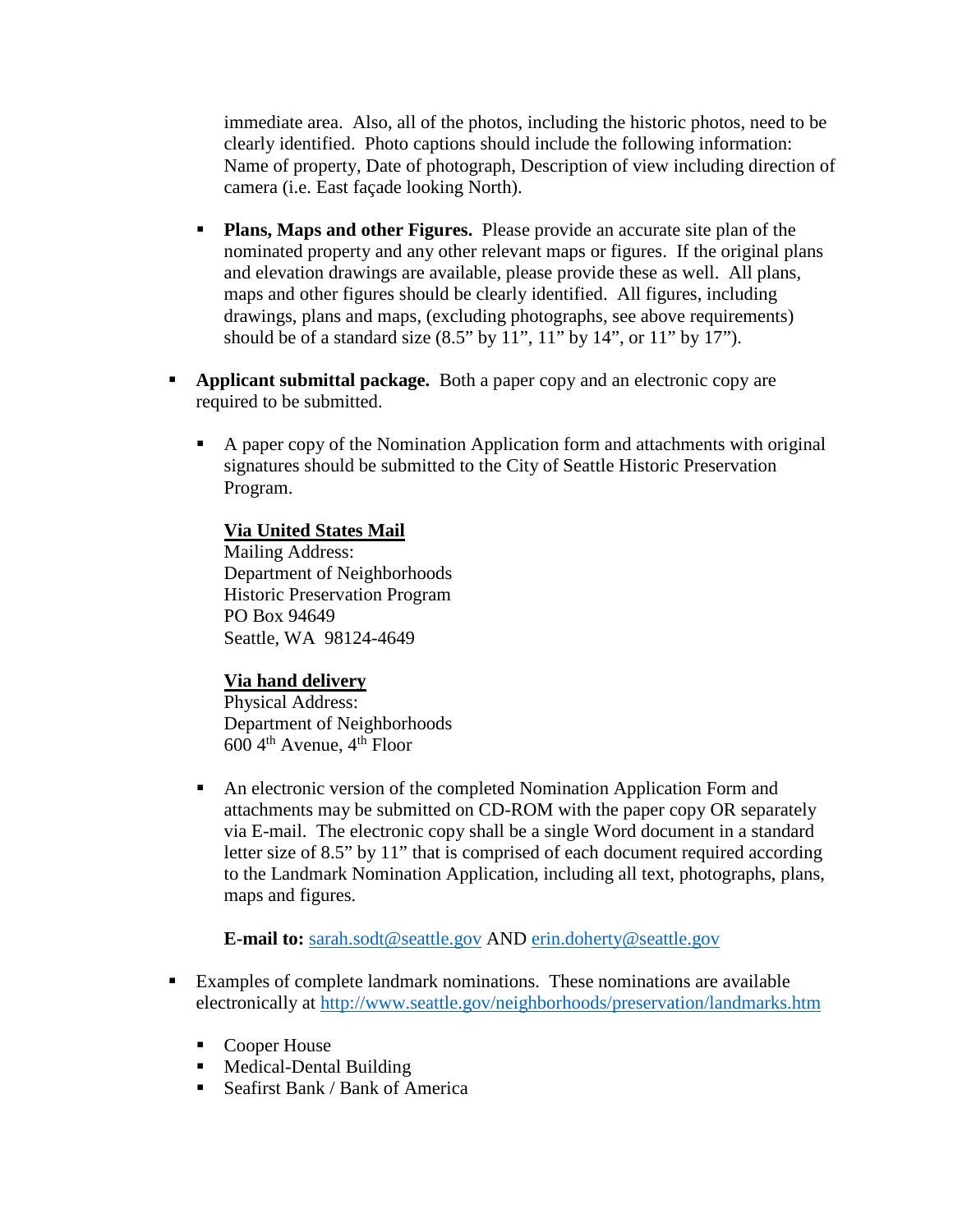

# The City of Seattle Landmarks Preservation Board

Mailing Address: PO Box 94649, Seattle WA 98124-4649<br>Street Address: 600 4th Avenue, 4th Floor

## **Landmark NOMINATION Application**

| (Common, present or historic) |  |                                                                                                               |  |
|-------------------------------|--|---------------------------------------------------------------------------------------------------------------|--|
|                               |  |                                                                                                               |  |
|                               |  |                                                                                                               |  |
|                               |  |                                                                                                               |  |
|                               |  |                                                                                                               |  |
|                               |  |                                                                                                               |  |
|                               |  |                                                                                                               |  |
|                               |  |                                                                                                               |  |
|                               |  | Original Owner: 2007 - 2008 - 2008 - 2009 - 2010 - 2010 - 2010 - 2010 - 2010 - 2010 - 2010 - 2010 - 2010 - 20 |  |
|                               |  |                                                                                                               |  |
|                               |  |                                                                                                               |  |
|                               |  |                                                                                                               |  |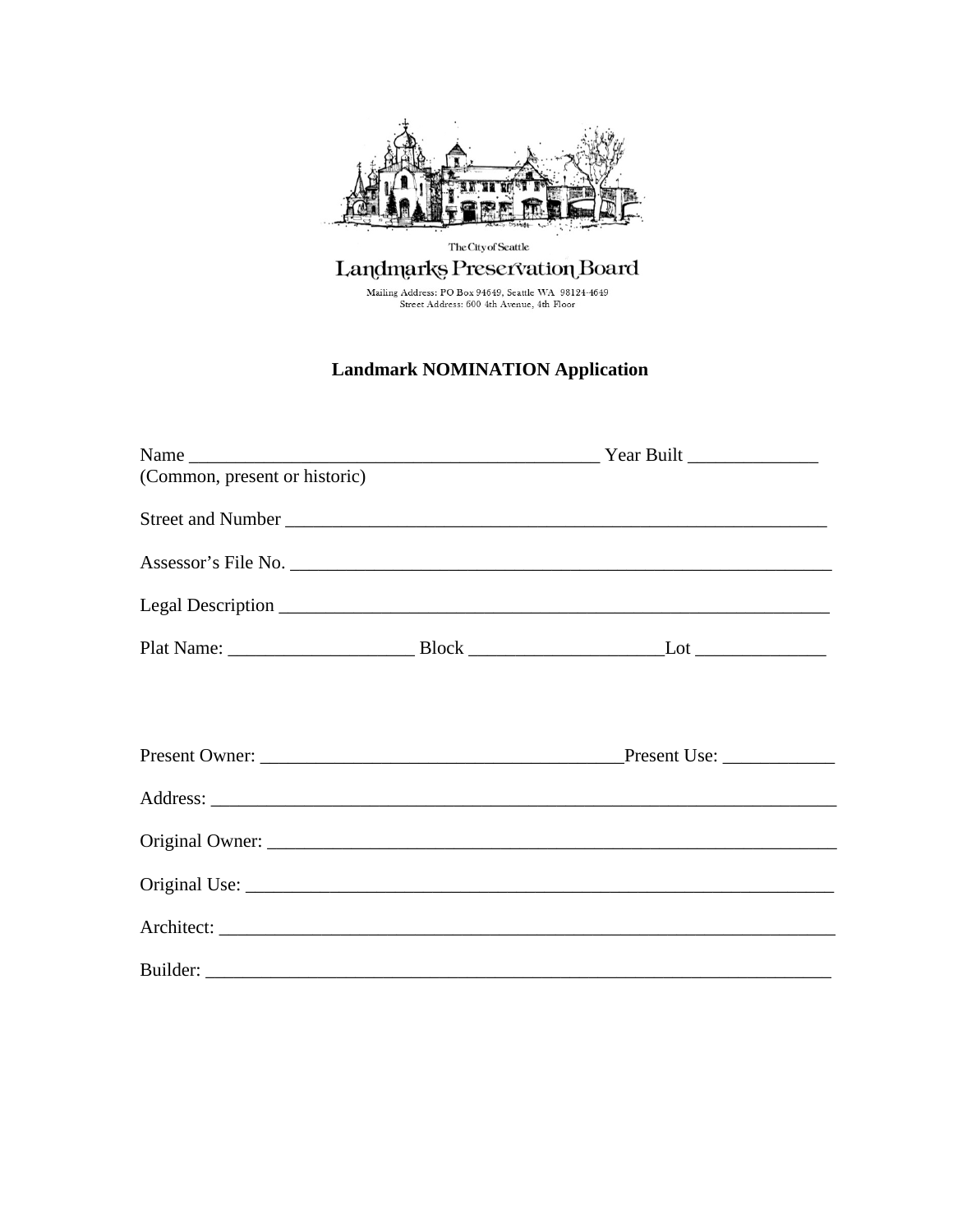Description: Present and original (if known) physical appearance and characteristics: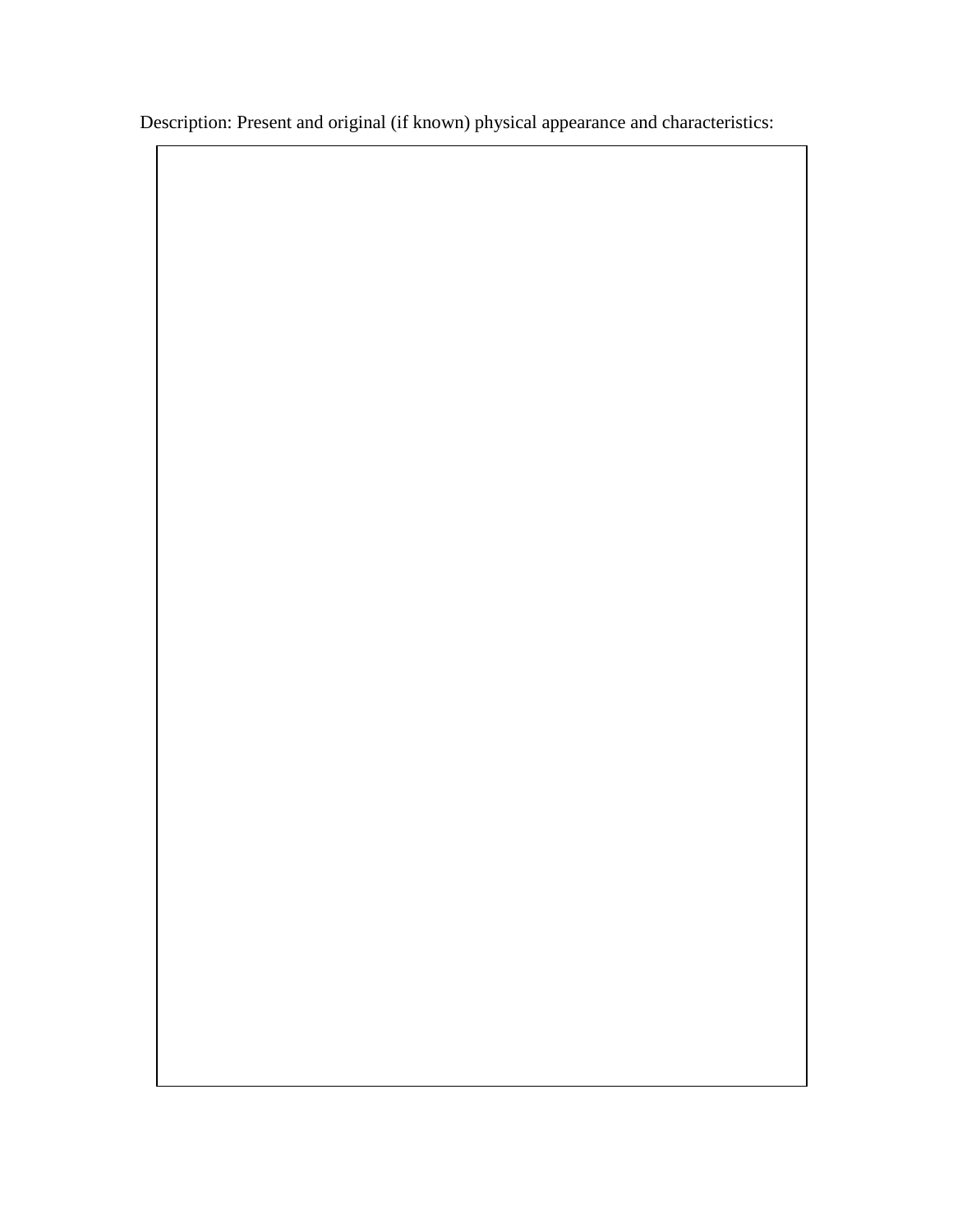Statement of significance: